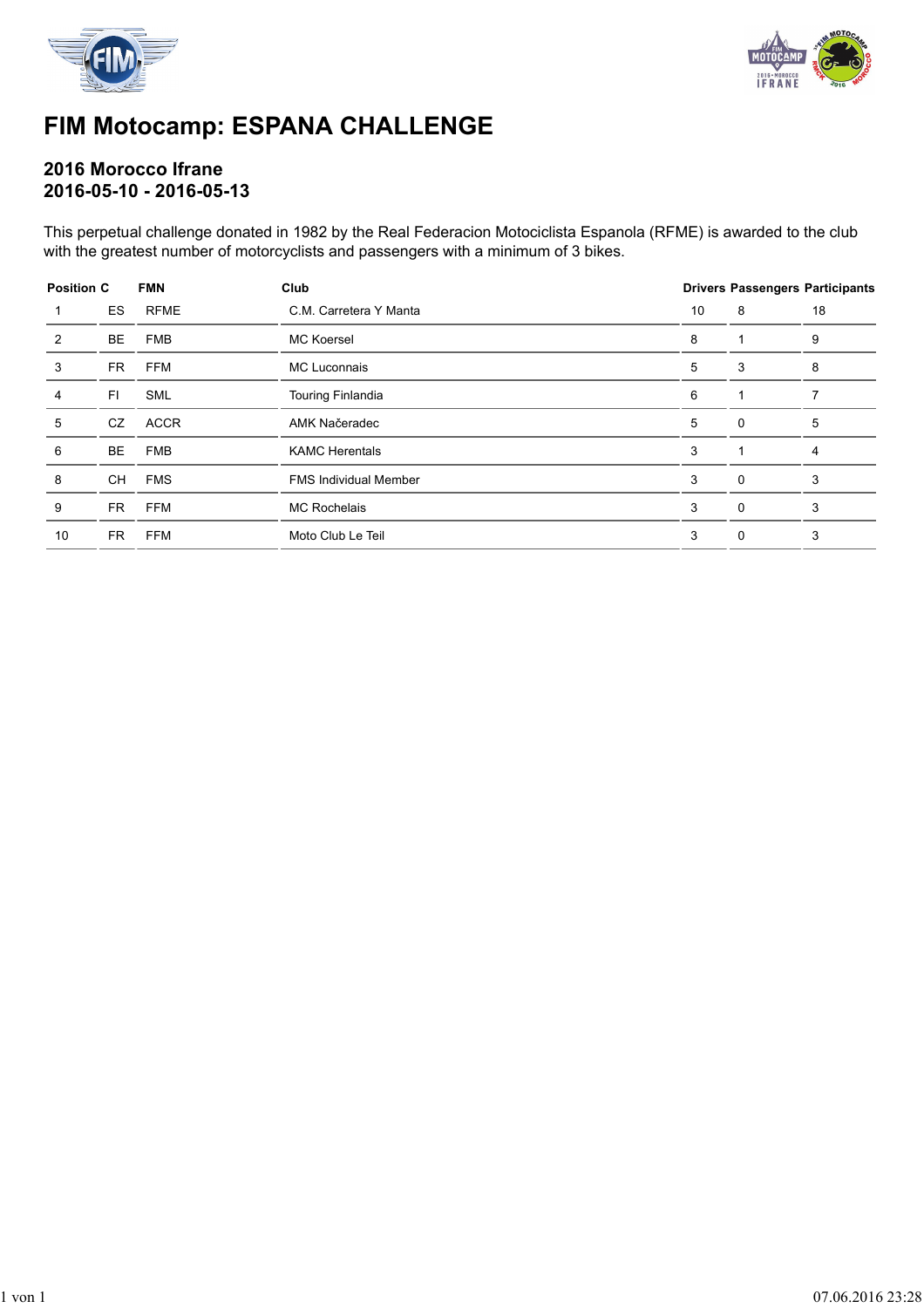



# **FIM Motocamp: FERRUCCIO COLUCCI CHALLENGE**

#### **2016 Morocco Ifrane 2016-05-10 - 2016-05-13**

This perpetual challenge donated in 1981 by the Federazione Motociclistica Italiana (FMI) is awarded to the FMN with the greatest number of motorcyclists and passengers.

| <b>Position C</b> |    | <b>FMN</b>   |                | <b>Drivers Passengers Participants</b> |                |
|-------------------|----|--------------|----------------|----------------------------------------|----------------|
| $\mathbf 1$       | FR | <b>FFM</b>   | 17             | 8                                      | 25             |
| $\overline{2}$    | ES | <b>RFME</b>  | 15             | 10                                     | 25             |
| 3                 | BE | <b>FMB</b>   | 16             | 4                                      | $20\,$         |
| 4                 | FI | SML          | $\overline{7}$ | $\mathbf{1}$                           | 8              |
| 5                 | CH | <b>FMS</b>   | $\overline{7}$ | 0                                      | $\overline{7}$ |
| 6                 | CZ | ACCR         | 5              | 0                                      | 5              |
| $\overline{7}$    | GB | ACU          | 4              | $\mathbf 0$                            | 4              |
| 8                 | SE | <b>SVEMO</b> | 4              | 0                                      | 4              |
| 9                 | DE | <b>DMSB</b>  | $\overline{2}$ | 1                                      | 3              |
| 10                | DK | DMU          | $\overline{2}$ | 0                                      | 2              |
| 11                | HR | <b>HMS</b>   | $\overline{2}$ | 0                                      | 2              |
| 12                | SK | <b>SMF</b>   | 1              | 0                                      | 1              |